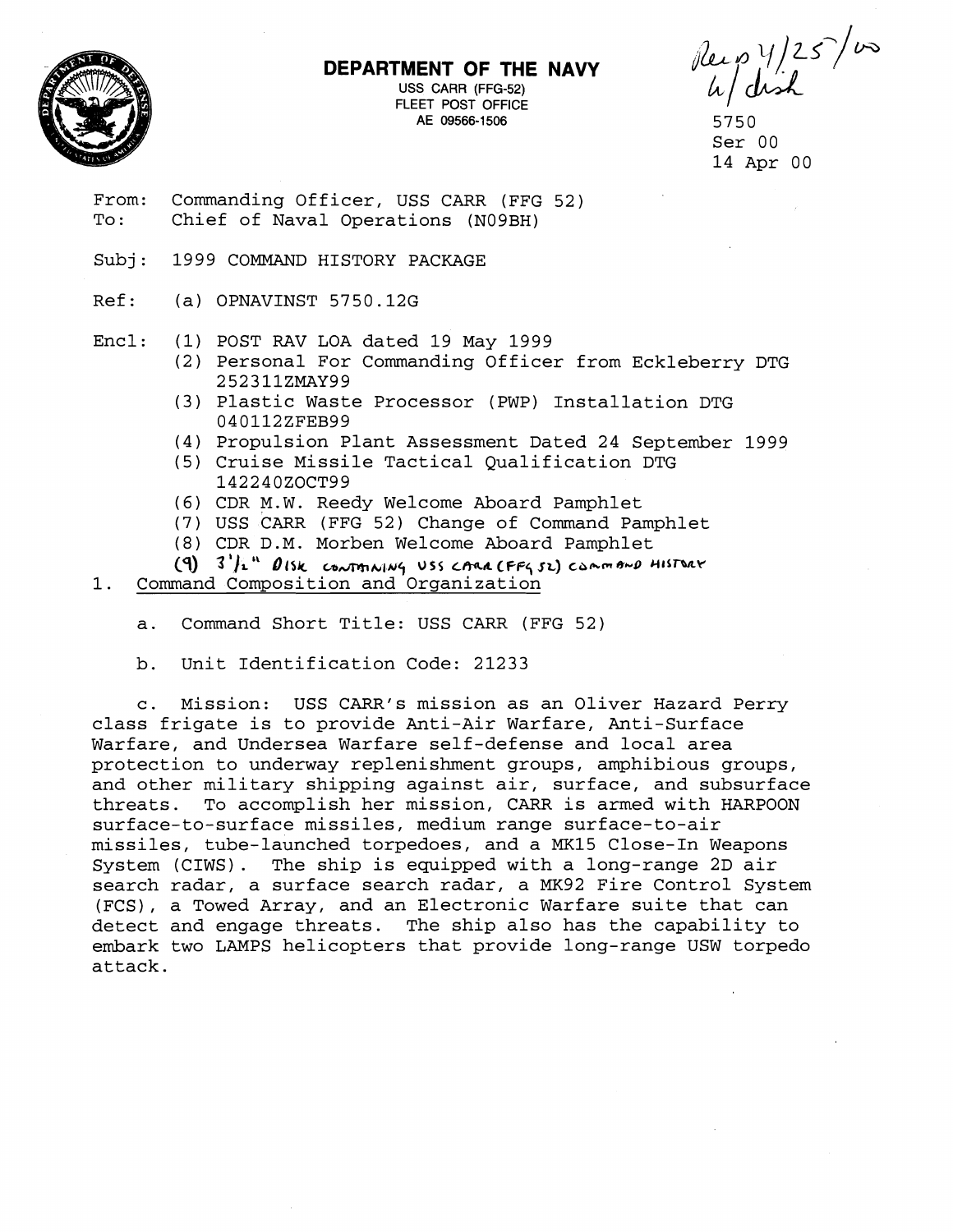d. Immediate Superior in Command (ISIC): Commander Destroyer, Squadron Two; Captain John R. Eckleberry.

e. Commanding Officer: CDR Michael W. Reedy, USN (1 Jan 99 - 18 Nov 99) CDR Darrel M. Morben, USN  $(18 \text{ Nov } 99 - 31 \text{ Dec } 99)$ 

f. Permanent Duty Station: Norfolk, Virginia (Naval Station Norfolk)

2. Chronology.

| Date             | Event                                            |
|------------------|--------------------------------------------------|
| 1 Jan 99         | Deployed to the Mediterranean Sea under          |
|                  | Operational Control of Commander Sixth Fleet.    |
|                  | Arrived Rota, Spain for port visit.              |
|                  | In company with USS HAYLER (DD 997) and USS      |
|                  | PLATTE (AOE 186).                                |
| $1 - 2$ Jan 99   | Inport Rota, Spain.                              |
| 2 Jan 99         | Underway enroute Bermuda.                        |
|                  | OUTCHOP Commander Sixth Fleet.                   |
|                  | INCHOP Commander Second Fleet.                   |
|                  | CARR in company with USS HAYLER (DD 997) and USS |
|                  | PLATTE (AO 186).                                 |
|                  | Officer in Tactical Command is USS HAYLER (DD    |
|                  | $997$ .                                          |
| 4 Jan $99$       | Conducted UNREP with USS PLATTE (AO 186).        |
| $6$ Jan $99$     | Cancelled Bermuda Port Visit. Returning to Naval |
|                  | Station Norfolk.                                 |
| 8 Jan 99         | Conducted UNREP with USS MONONGAHELA (AO 178).   |
| 13 Jan 99        | Arrived Naval Station Norfolk Pier 24 Berth 6.   |
| 13 Jan-17 Feb    | Inport Naval Station Norfolk Pier 24 Berth 6.    |
| 99               | Post Deployment Leave and Stand down.            |
| 4 Feb 99         | Completed installation of Plastic Waste          |
|                  | Processor.                                       |
| 17 Feb 99        | Underway enroute Naval Weapon Station Yorktown   |
|                  | for Ammunition Offload.                          |
| $17-19$ Feb $99$ | Inport Naval Weapon Station Yorktown. Ammunition |
|                  | Offload.                                         |
| 19 Feb 99        | Underway enroute Naval Station Norfolk.          |
| 19 Feb-12 Mar    | Inport Naval Station Norfolk Pier 24 Berth 2.    |
| 99               |                                                  |
| 12 Mar 99        | Berthshift to Pier 7, Berth 2.                   |
| 12-23 Mar 99     | Inport Naval Station Norfolk Pier 7, Berth 2     |
|                  |                                                  |
| 23 Mar 99        | Underway enroute Metro Machine Incorporated      |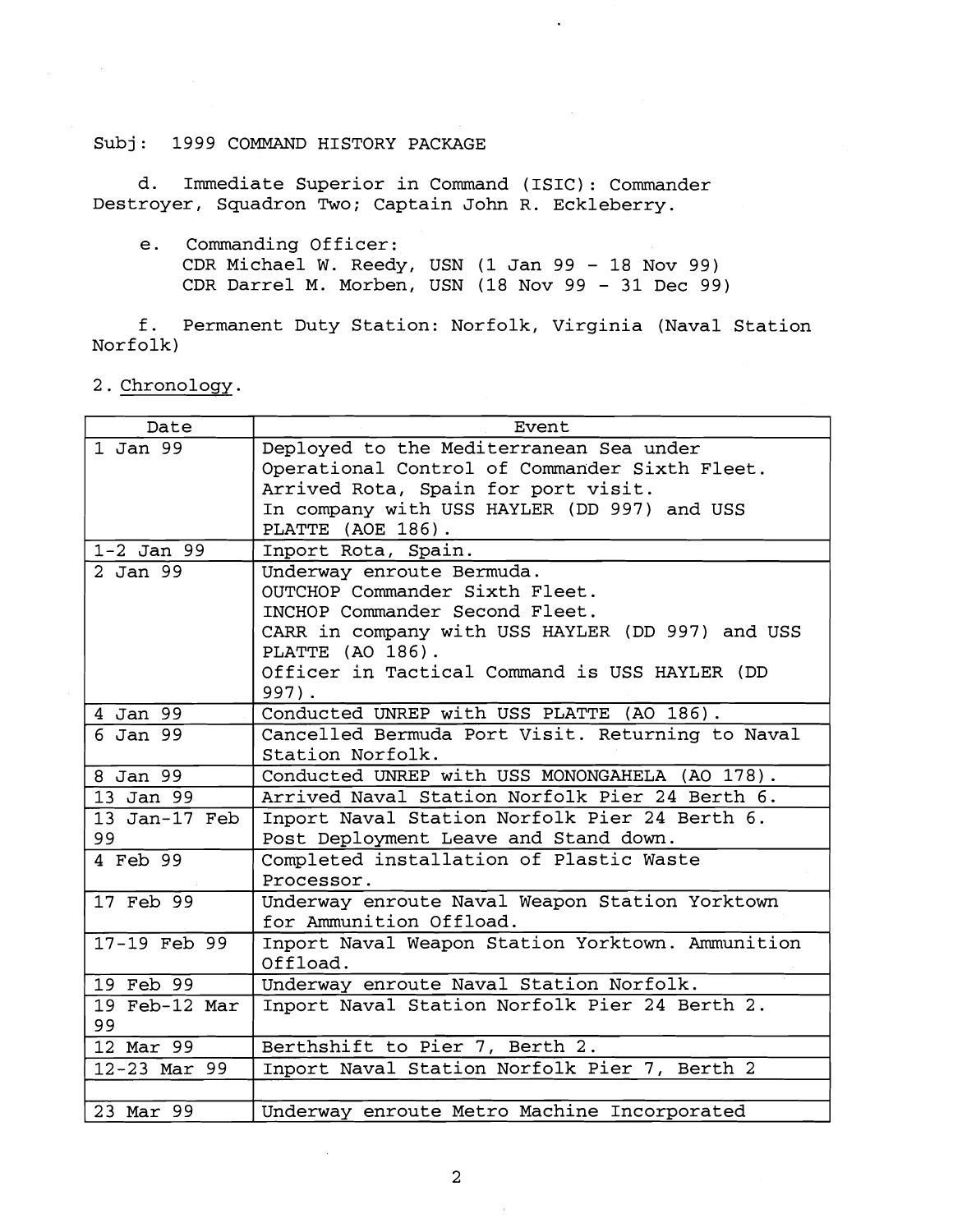|                    | (Norfolk, Virginia).                                       |
|--------------------|------------------------------------------------------------|
| 23 Mar 99          | Arrived Metro Machine Incorporated (Norfolk,               |
|                    | Virginia). Commence Selective Restricted                   |
|                    | Availability (SRA).                                        |
| 23 Mar-27 May      | Inport Metro Machine Incorporated (Norfolk,                |
| 99                 | Virginia).                                                 |
| 17-19 May 99       | Light-Off Assessment (LOA) Conducted.                      |
| 19 May 99          | Successfully completed Light-Off Assessment                |
|                    | $(LOA)$ .                                                  |
| 27 May 99          | Underway enroute Nauticus (Norfolk, Virginia).             |
| 27 May 99          | Arrived Nauticus (Norfolk, Virginia).                      |
| 27 May-3 Jun       | Inport Nauticus (Norfolk, Virginia).                       |
| 99                 | Conducted tours for over 1000 Nauticus visitors.           |
| 3 Jun 99           | Underway enroute Colonna's Shipyard (Norfolk,              |
|                    | Virginia).                                                 |
| $3$ Jun-20 Jul     | Placed in Drydock at Colonna's Shipyard (Norfolk,          |
| 99                 | Virginia).                                                 |
|                    | Conducted Drydocking Availability (DRAV).                  |
| 20 Jul 99          | Ship removed from Drydock.                                 |
|                    | Moored Pier 5 Colonna's Shipyard.                          |
| 21 Jul 99          | Underway enroute Naval Station Norfolk.                    |
| 21 Jul 99          | Arrived Naval Station Norfolk Pier 2 Berth 6.              |
| 21-26 Jul 99       | Inport Naval Station Norfolk Pier 2 Berth 6.               |
| 26 Jul 99          | Underway to Conduct Sea Trials - VACAPES OPAREA.           |
| 26-28 Jul 99       | Underway VACAPES OPAREA.                                   |
| 28 Jul 99          | Arrived Naval Station Norfolk Pier 2 Berth 6.              |
| 28 Jul-9 Aug<br>99 | Inport Naval Station Norfolk Pier 2 Berth 6.               |
| 9 Aug 99           | Underway enroute Naval Weapon Station Yorktown.            |
| 10 Aug 99          | Arrived Naval Weapon Station Yorktown.                     |
| 10-13 Aug 99       | Inport Naval Weapon Station Yorktown. Ammunition<br>Onload |
| 13 Aug 99          | Underway enroute Naval Station Norfolk.                    |
| 13 Aug 99          | Arrived Naval Station Norfolk Pier 20 Berth 1.             |
| 13 Aug-07 Sep      | Inport Naval Station Norfolk Pier 20 Berth 1               |
| 99                 | outboard USS HAWES (FFG 53).                               |
| 7 Sep 99           | Underway for Group Sail enroute Jacksonville               |
|                    | OPAREA and Andros Island (AUTEC Range).                    |
| 9 Sep 99           | Assisted stranded vessel, EXECUTIVE STRESS                 |
|                    | (fishing vessel out of fuel), and turned over to           |
|                    | Coast Guard.                                               |
| 11 Sep 99          | Conducted UNREP with USNS LARAMIE (AO 203).                |
|                    |                                                            |
| 12 Sep 99          | Conducted USW Exercises in AUTEC OPAREA off                |
|                    | Andros Island.                                             |
| 13 Sep 99          | Detached from AUTEC Range early for Hurricane              |
|                    | Floyd avoidance enroute Straits of Florida.                |
| 15 Sep 99          | Proceeded West into Gulf of Mexico (Continue               |

 $\bar{r}_i$ 

 $\bar{\beta}$ 

 $\hat{\mathcal{L}}$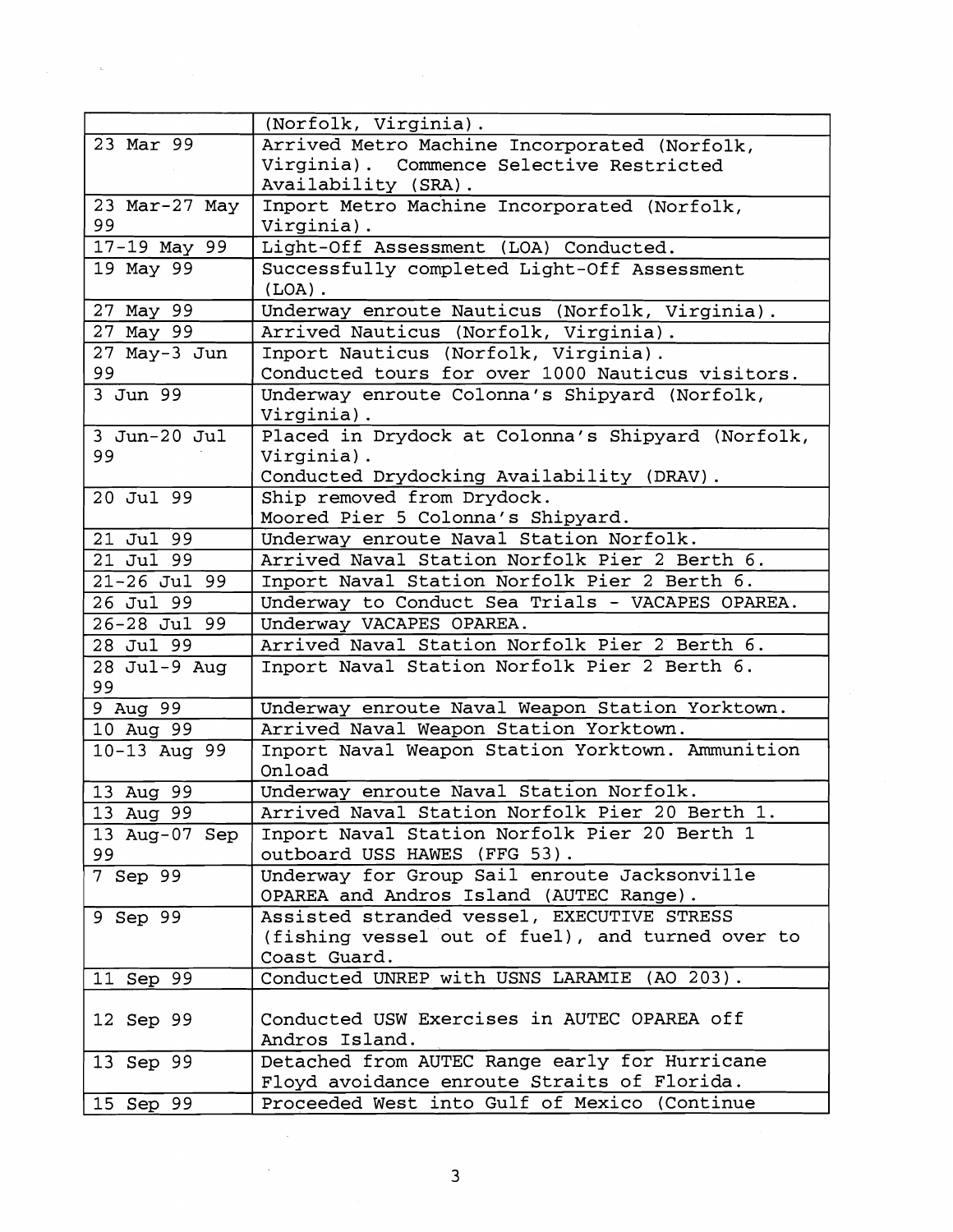|                     | Hurricane Avoidance).                             |
|---------------------|---------------------------------------------------|
| 15 Sep 99           | Joined USS STUMP (DD 978) and USS DEYO (DD 989).  |
|                     | Officer in Tactical Command was COMDESRON TWO on  |
|                     | board USS STUMP (DD 978).                         |
| 16 Sep 99           | Arrived Naval Air Station Pensacola, Florida with |
|                     | USS STUMP (DD 978) and USS DEYO (DD 989).         |
|                     | Senior Officer Present Afloat was COMDESRON TWO   |
|                     | embarked on USS STUMP (DD 978).                   |
| 16-18 Sep 99        | Inport Naval Air Station Pensacola Pier B.        |
| 18 Sep 99           | Underway from Naval Air Station Pensacola enroute |
|                     | Mayport Naval Base in Company with USS DEYO (DD   |
|                     | 989) and USS STUMP (DD 978).                      |
| 23 Sep 99           | Arrived Mayport Naval Base Pier D1.               |
| 23-24 Sep 99        | Inport Mayport Naval Base Pier D1.                |
| 24 Sep 99           | Underway from Mayport Naval Base enroute          |
|                     | Jacksonville OPAREA in company with USS DEYO (DD  |
|                     | 989) and USS STUMP (DD 978). Officer in Tactical  |
|                     | Command was COMDESRON TWO embarked on USS STUMP   |
|                     | $(DD 978)$ .                                      |
| 25 Sep 99           | Conducted Burial at Sea for MMC Charles T.        |
|                     | Connolly, Sr., USCG, Vet, and BM2 Gerald D.       |
|                     | Robbins, USN (Ret).                               |
| 25 Sep 99           | Conducted Engineering Qualification (EQUAL).      |
| 28 Sep 99           | Arrived Naval Station Norfolk Pier 24 Berth 5.    |
| 28 Sep-20 Oct<br>99 | Inport Naval Station Norfolk Pier 24 Berth 5.     |
| 30 Sep 99           | CART II Completion.                               |
| 12-15 Oct 99        | Supply Management Assist (SMA).                   |
| 13-14 Oct 99        | Cruise Missile Tactical Qualification (CMTQ).     |
|                     | Successfully Completed CMTQ.                      |
| 20 Oct 99           | Underway Naval Station Norfolk enroute New        |
|                     | Providence Island (Nassau).                       |
| 23 Oct 99           | Inport New Providence Island (Nassau) Pier 28.    |
| 23-28 Oct 99        | Inport Nassau.                                    |
| 28 Oct 99           | Underway enroute AUTEC OPAREA.                    |
| 28-30 Oct 99        | Underway in AUTEC OPAREA. Conducted Undersea      |
|                     | Warfare Exercises (USW).                          |
| 30 Oct 99           | Departed AUTEC Range enroute VACAPES OPAREA.      |
| $1$ Nov 99          | Arrived Naval Station Norfolk Pier 4 Berth 6.     |
| 1 Nov-2 Dec<br>99   | Inport Naval Station Norfolk.                     |
| 4 Nov 99            | Berthshift to Pier 2 Berth 1.                     |
| 18 Nov 99           | CDR D. M. Morben relieved CDR M. W. Reedy as      |
|                     | Commanding Officer USS CARR (FFG 52).             |
| 2 Dec 99            | Underway enroute VACAPES OPAREA.                  |
| 2 Dec 99            | Embarked one SH-60B from HSL FORTY-SIX            |
|                     | Detachment.                                       |
| 5 Dec 99            | Conducted Burial at Sea for CSC William K.        |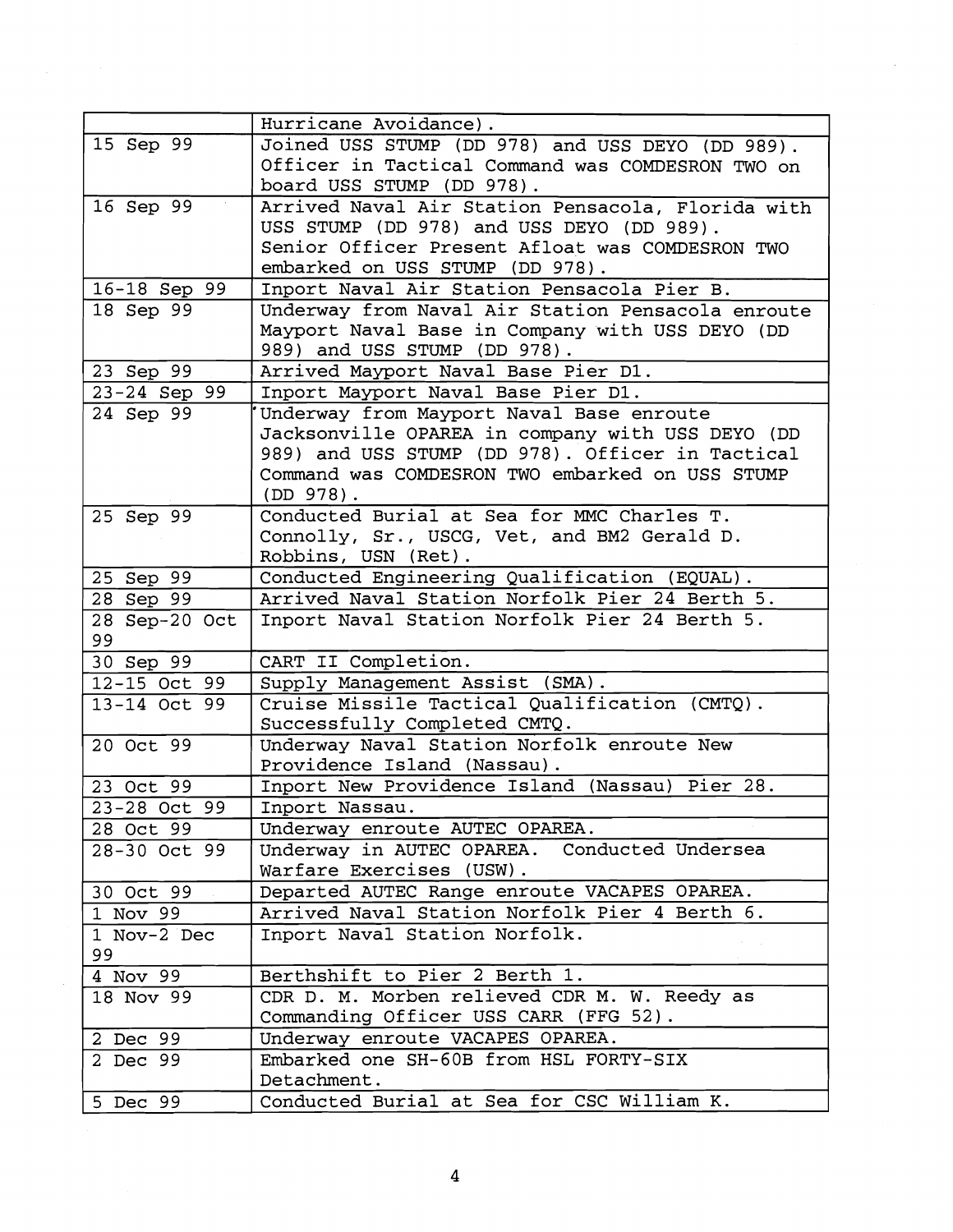|              | Hibner, OSCM(SW) Robert C. Johnson, and EM3 David<br>L. Messmer.                                                                                                         |
|--------------|--------------------------------------------------------------------------------------------------------------------------------------------------------------------------|
| 6 Dec $99$   | Departed VACAPES OPAREA enroute Cherry Point<br>OPAREA to participate in EISENHOWER Battle Group<br>Joint Task Force Exercise<br>$(JTFEX 00-1)$ .                        |
| 7 Dec 99     | Conducted UNREP with USNS LEROY GRUMMAN<br>$(AO 195)$ .                                                                                                                  |
| 10 Dec 99    | Conducted Towing Exercise with USS PORTER<br>$(DDG 78)$ .                                                                                                                |
| 13 Dec 99    | Detached from JTFEX 00-1 enroute to VACAPES<br>OPAREA in company with USS PORTER.<br>Senior Officer Present Afloat was COMDESRON TWO<br>embarked in USS PORTER (DDG 78). |
| 14 Dec 99    | Arrived Naval Station Norfolk Pier 24 Berth 6<br>outboard USS ARLEIGH BURKE (DDG 51).                                                                                    |
| 14-31 Dec 99 | Inport Naval Station Norfolk Pier 24 Berth 6.                                                                                                                            |
| 15 Dec 99    | Commenced "Holiday Leave Period" (Leave Period<br>$One)$ .                                                                                                               |
| 15 Dec 99    | Commenced Integrated Technology for the Twenty-<br>First Century (IT-21) Install.                                                                                        |
| 28 Dec 99    | Command Leave Period Turnover Day.<br>End Leave Period One.<br>Commence Leave Period Two.                                                                                |
| 31 Dec 99    | Inport Naval Station Norfolk Pier 24 Berth 6.                                                                                                                            |

### 3. Narrative

USS CARR (FFG 52) began the new year completing a six month deployment to the Arabian Gulf and Mediterranean Sea. CARR participated in numerous exercises and operations during the deployment, most notably OPERATION DESERT FOX in November of 1998. The new year was spent entering Rota, Spain for an overnight port visit. On the  $2^{nd}$  of January, CARR was underway enroute Bermuda to embark numerous "Tigers" for the last leg home to Norfolk, Virginia. CARR left the Sixth Fleet Area of Operations on the 2nd of January with the USS HAYLER (DD 997) and USS PLATTE (A0 186) .

After entering the Second Fleet Area of Operations, CARR began the ten day transit home with several gun firings and underway replenishment with USS PLATTE and USS MONONGAHELA (A0 178). During the transit, however, the Bermuda port visit was cancelled due to weather, and the ship proceeded directly to Norfolk, Virginia, arriving on the  $13^{\text{th}}$  of January 1999 for some much needed rest and relaxation.

Post deployment leave and stand down took place from the 13<sup>th</sup> of January to the 13<sup>th</sup> of February. During this period the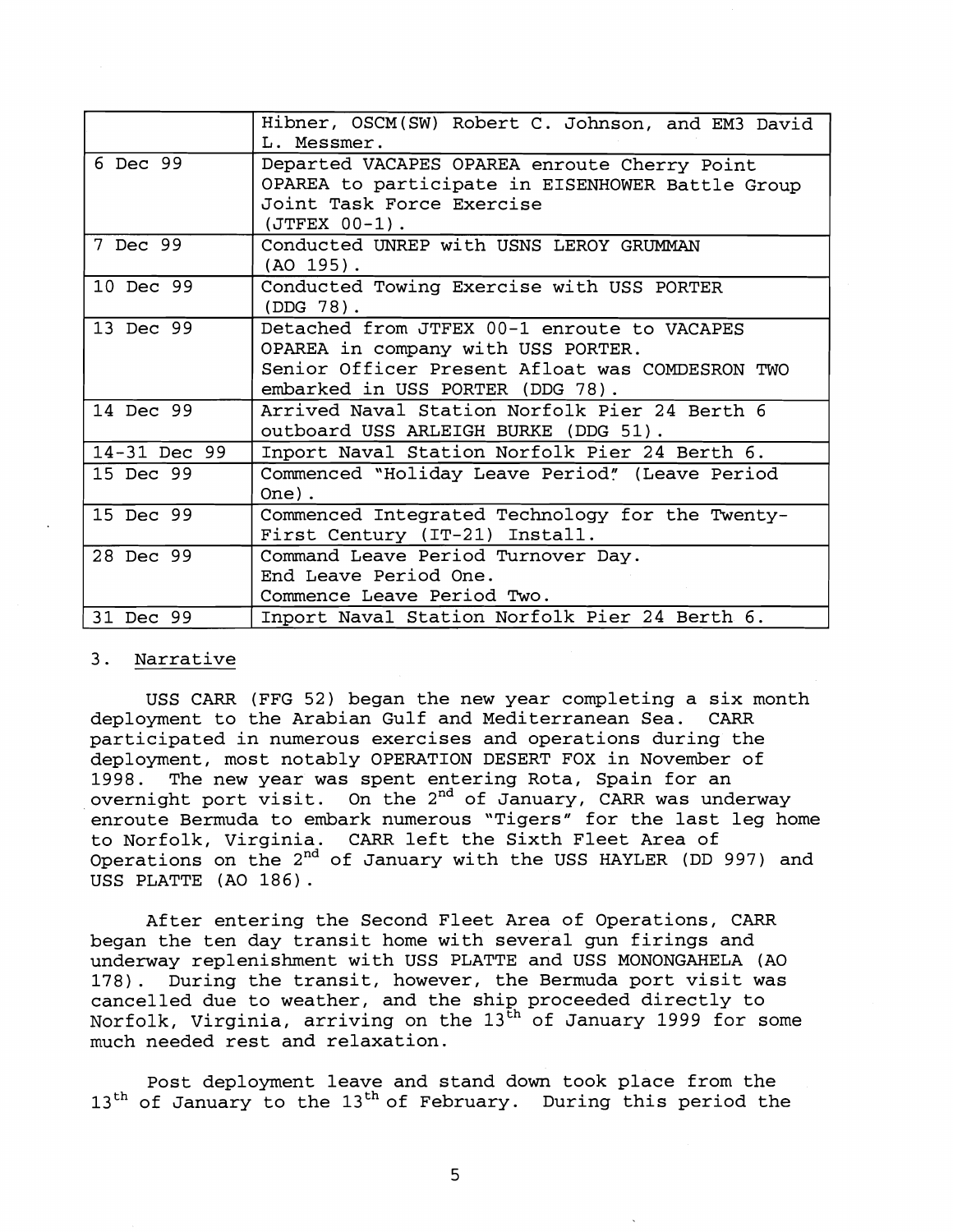officers and crew took advantage of the time off to reacquaint themselves with their families and friends. Even though the ship was in a stand down, the portion of the officers and crew not on leave continued normal upkeep of the ship as well as assisting in the installation of a Plastic Waste Processor on board CARR.

The 13<sup>th</sup> of February saw the end of the Post Deployment stand down, and on the  $17<sup>th</sup>$  of February CARR was ready to begin her workups in preparation for her next Deployment in January of 2001. Her first stop was Naval Weapon Station Yorktown for a two day ammunition offload. After her short stop in Yorktown, CARR returned to Norfolk Naval Station on 19 February to begin the first of several repair periods prior to beginning her interdeployment training cycle.

From 19 February to 23 March, CARR was inport Naval Station Norfolk in preparation for the first repair period at Metro Machine Incorporated in Norfolk, Virginia. CARR spent the next two months at Metro Machine undergoing extensive repair work on her engineering plant, topside equipment, and combat systems suite. To cap this repair period, CARR completed her major milestone of the new training cycle, Light-off Assessment (LOA), on the  $19^{th}$  of May.

After completion of CARR's first repair period on 27 May, the ship got underway enroute Nauticus Maritime Museum. CARR conducted tours for over 1000 Nauticus visitors. The short trip to Nauticus was just a brief rest, however, as CARR got underway on the 3<sup>rd</sup> of June for Colonna's Shipyard. CARR was in drydock until 20 July for additional repairs and overhaul work.

CARR completed her drydock period on 26 July and proceeded to the Virginia Capes Operating Area for Sea Trials. CARR would test all of her systems, concentrating on equipment that had been repaired and overhauled. After a successful two-day test of systems, CARR returned to Naval Station Norfolk on 28 July.

CARR was now ready to conduct normal underway operations. CARR began her next phase of operations with an ammunition onload in Yorktown, Virginia, from 10-13 August. After another brief inport period at Naval Station Norfolk, CARR got underway with the HARRY S. TRUMAN Battle Group for Group Sail from 07-28 September. CARR's first task was to complete Undersea Warfare Exercises on the Atlantic Undersea Testing and Evaluation Center (AUTEC) range off the coast of Andros Island. Prior to arriving at AUTEC, however, CARR transited to Jacksonville Operational Area for several Air Warfare and Surface Exercises. During this transit, CARR assisted a stranded fishing vessel named EXECUTIVE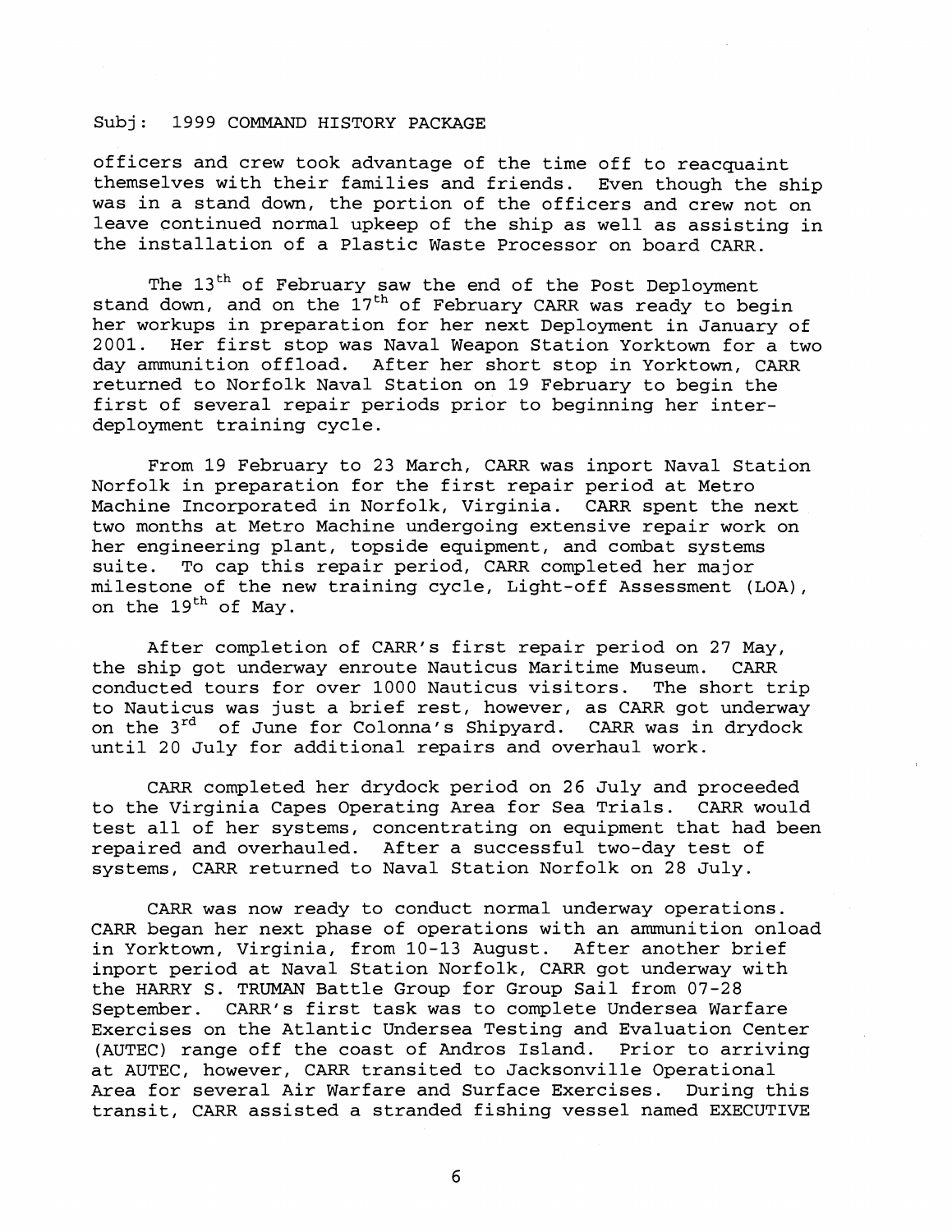STRESS. CARR ensured the safety of the stranded vessel until the United States Coast Guard arrived.

CARR arrived in the AUTEC operating area on the  $12^{\text{th}}$  of September ready to begin tests. CARR's operations were cut short, however, as Hurricane Dennis quickly approached the Caribbean Islands. CARR proceeded west through the Windward Passage and then through the Strait of Florida in order to avoid the powerful hurricane. This unplanned trip into the Gulf of Mexico allowed CARR to pull into Pensacola, Florida.

On 15 September, CARR joined USS STUMP (DD 978) , USS DEYO (DD 989), and COMDESRON TWO prior to proceeding into port. CARR entered Pensacola, Florida, on 16 September for three days of liberty while awaiting the hurricane's passage. CARR got underway on 18 September and returned to the Jacksonville Operating Area and then north to Mayport, Florida. During the transit, CARR found herself in the path of another developing tropical storm in the Gulf of Mexico.

After another rough transit, CARR pulled into Mayport Naval Base on 23 September. While not a liberty port, CARR took fuel and rode out the remainder of the hurricane which followed them from the Gulf of Mexico. On the  $24<sup>th</sup>$  of September, CARR got underway in company with USS DEYO (DD 989) and USS STUMP (DD 978). COMDESRON TWO was the Officer in Tactical Command. During this underway period CARR successfully completed Engineering Qualification (E-QUAL) . Additionally, CARR completed its' first , burial-at-sea of the year, committing BM2 Gerald D. Robbins, USN, and MMC Charles T. Connolly, Sr., USCG, to the place they loved so much during their lives, the sea. The ceremony took place on a calm, cool morning off the coast of North Carolina.

The remainder of the transit to Naval Station Norfolk was uneventful, and on 28 September, CARR returned home. The next three weeks were spent preparing for the next underway as well as the completion of CART **I1** on the 3oth of September. The next underway had CARR return to the AUTEC range in the Bahamas to complete Undersea Warfare Qualifications.

On the  $20^{th}$  of October, CARR got underway for two more weeks of "fun in the sun." The ship's first stop was New Providence Island, Nassau, from 23 through 28 October. The ship then got underway enroute the AUTEC range. During this underway period CARR completed numerous undersea warfare exercises, including torpedo firings, sonar testing, a noise survey and several other exercises in preparation for deployment.

 $7\overline{ }$